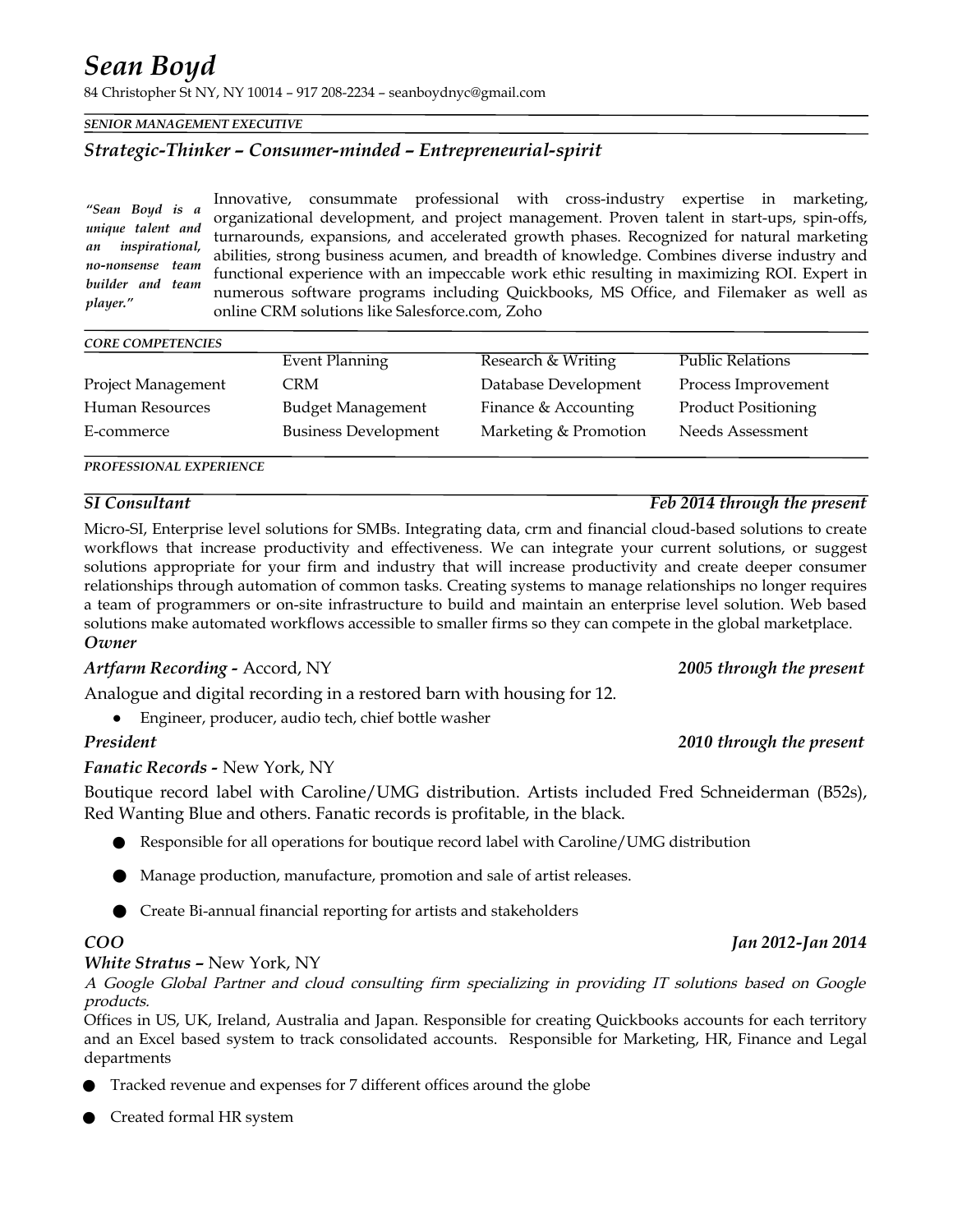- Created global ownership and financial structure
- Responsible for all contracts
- Managed Google Reseller Panel

## *Operations Manager 2006 - 2011*

## *Fanatic Promotion*– New York, NY

A boutique marketing firm representing 120+ entertainment clients focusing on both online and traditional media outlets

Challenged to lead organizational development initiative during high-growth period. Hire, manage, and promote 10+ marketing professionals. Partner with clients to establish budget and appropriate metrics to evaluate marketing campaign success. Purchase advertising for clients. Author quarterly market trend reports.

- Implemented organizational development initiative resulting in 50% revenue growth.
- Reduced total overhead by 20% by restructuring mail procedures, telephone systems, & staff resources.
- Redesigned team infrastructure to leverage exploding growth of online marketing opportunities.
- Spearheaded industry-wide training program attracting more than 50 industry professionals.
- Founded Fanatic Records in 2010, an independent label with EMI Label Services.

# *Partner, Manager*

*Novobatzky*, SoHo Couture – New York, NY *1994 - 2003* Custom, fine apparel for women specializing in elegant, stylish, and timeless fashion

- Directed site development and grand opening of new custom store featuring evening and business wear for women. Responsible for marketing initiatives, public relations and customer relationship management (CRM). Coordinated complete wardrobes for numerous high-end clients and celebrities.
- Created customer base of 5000 in first 2 years.
- Developed a customer database to track vital information such as measurements and color palettes.
- Secured notable press in respected media outlets such as New York Magazine and the NY Times.
- Negotiated lines of credit with suppliers.

### *ADDITIONAL PROFESSIONAL EXPERIENCE INCLUDES:*

*Partner, Manager* - Grove Restaurant, New York, NY

- Launched a 120-seat, French country dining establishment that grew into a \$2 million operation.
- Supervised 40+ employees in building and maintaining a loyal clientele.
- Handled marketing, special events, public relations, and financial management of firm.

# *Owner, Operator* - Reasonable Resources, New York, NY

- Created corporate communications for clients' internal and external stakeholders.
- Collaborated with clients in effectively communicating to their target markets.
- Designed layout for brochures, newsletters, direct mailings.
- Wrote and edited copy for each communications piece.

# *Independent Consultant* - Marketing/Sales/Operations*,* New York, NY

Consulted small firms with fewer than 25 employees in a variety of industries.